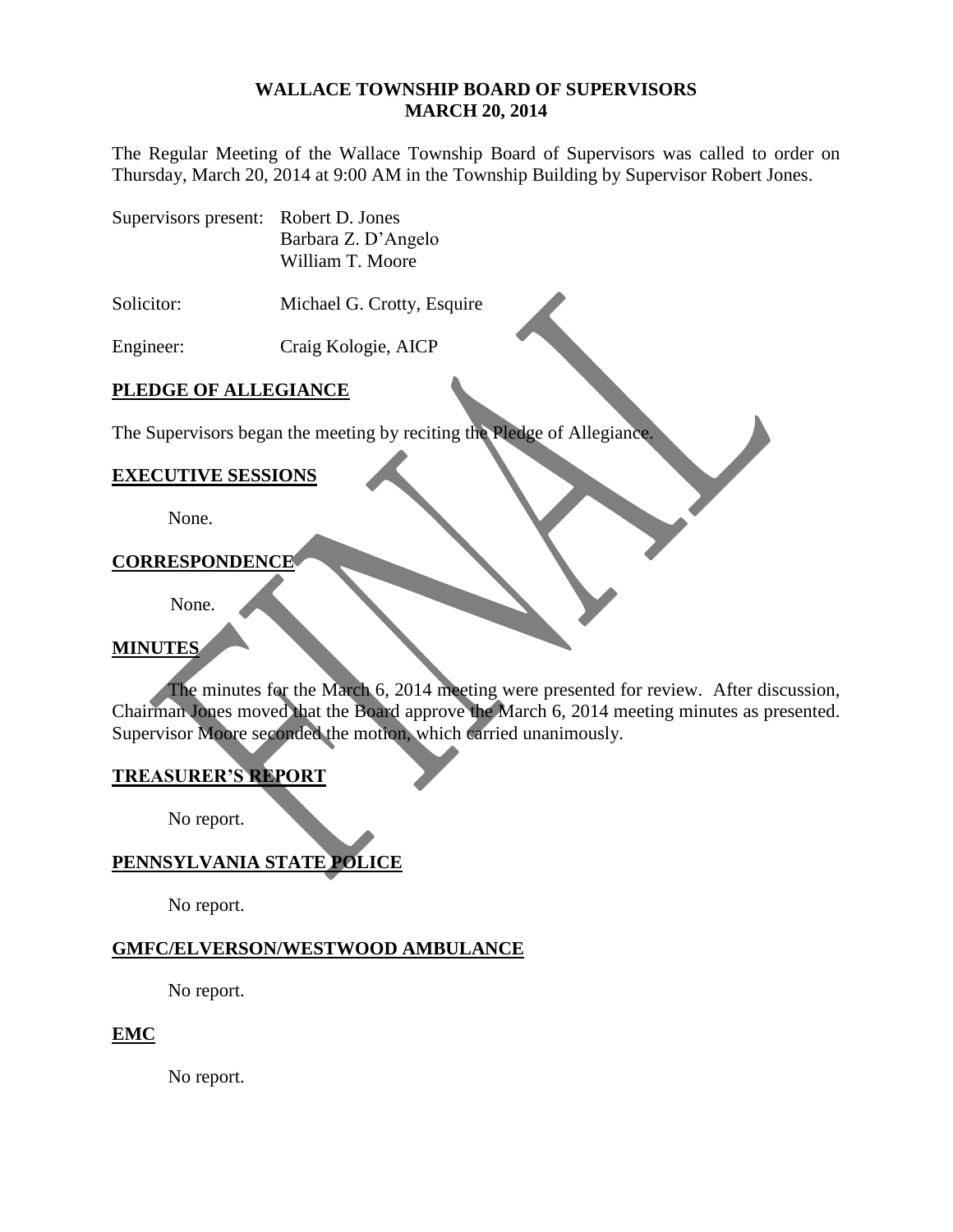## **DARC**

Jill Givler was present, providing an update on DARC matters. She noted that, unbeknownst to her, the DARC secretary had not been sending its minutes to the Township of its meetings. This will be rectified going forward. She also noted that DARC has a new assistant director, who is expanding the selection of senior programs being offered.

## **PARK AND RECREATION COMMISSION**

Laura Braun was present on behalf of the Park and Recreation Commission. It is preparing for the Easter Egg Hunt, scheduled for April 12 at the Township Building/Community Park. The rain date is April 19<sup>th</sup>. The event is presently under budget. The Commission also discussed the scheduling for future events, including movie night (for 2014 and 2015) and Halloween.

## **HISTORICAL COMMISSION/ TOWNSHIP ARCHIVIST**

No report. Supervisor Moore noted that he had spoken with John Miller, confirming the Township's ownership of the chimney on the Lamb Tavern Preserve property. The chimney is in poor condition and requires maintenance, which will be discussed at a future meeting.

# **TRAILS PRESERVATION BOARD**

No report.

## **EAC**

No report. Supervisor D'Angelo noted that the EAC recently had a guest speaker on Emerald Ash Borer issues. Tish Molloy will present recommendations for how to address the issue at an upcoming meeting.

# **GLENMOORE VILLAGE ENHANCEMENT COMMITTEE**

Chairman Jones noted that the Committee has a meeting scheduled for March  $24<sup>th</sup>$ , and was in the process of planning its initial meeting with the Village residents at the end of April.

#### **AUTHORITY**

No report. Supervisor D'Angelo noted that the Authority is presently looking for a new secretary, and Tom McClung will handle the sewer billing matters in the interim.

#### **PLANNING COMMISSION**

Supervisor Moore noted that the Planning Commission voted on recommendations for Township consideration of two ordinances: the Bidirectional Amplifier Ordinance and, reluctantly, the Act 167 Stormwater Management Ordinance amendments (being promulgated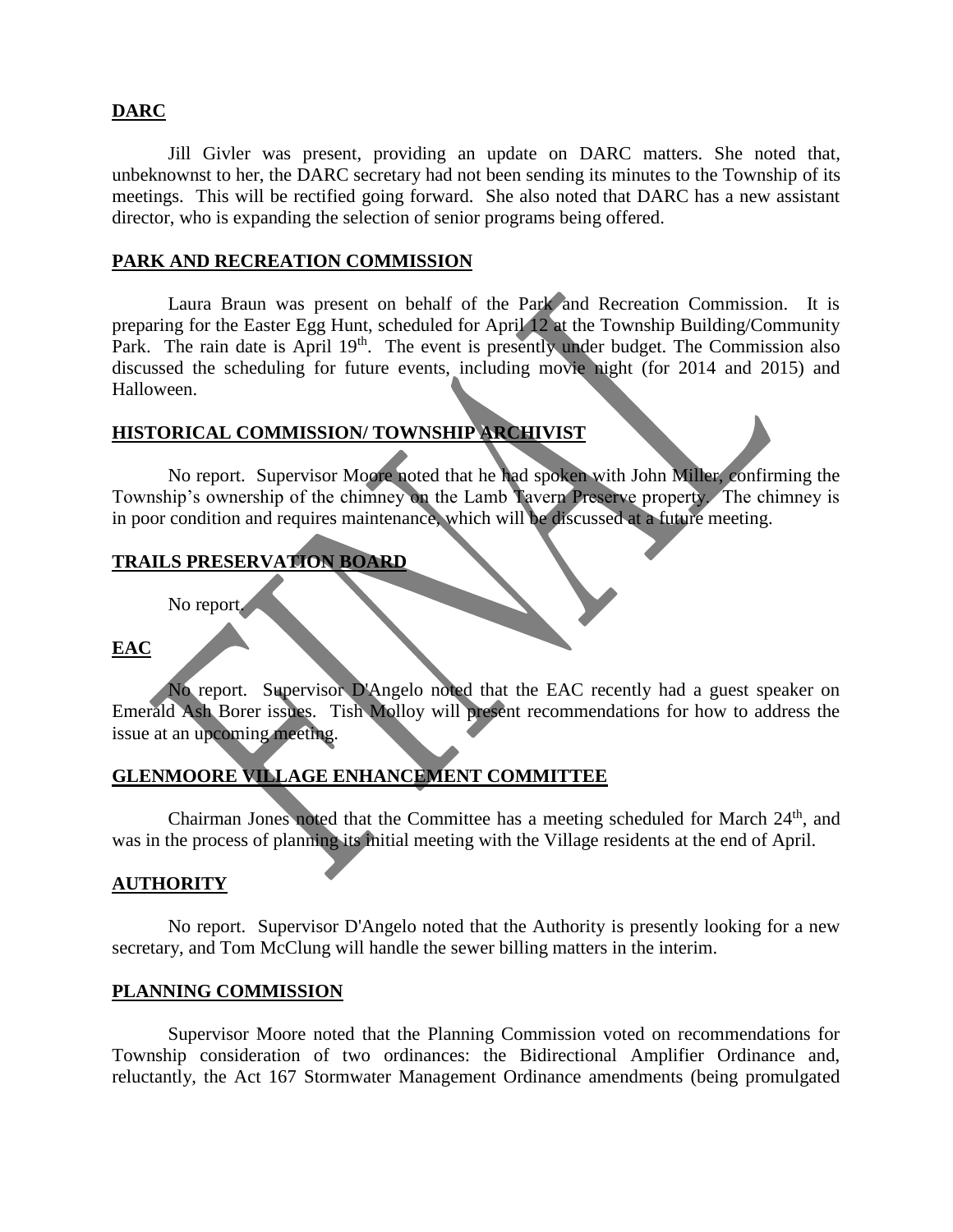and pursued by the Commonwealth). An extended discussion occurred as to the substance of the Stormwater Management Ordinance and its potential disproportionate negative effect on smaller projects. The Board noted that it would take the Stormwater Management Ordinance under advisement. After further discussion, Chairman Jones moved that the Township authorize the advertisement of the Bi-Directional Amplifier Ordinance, to be considered by the Board of Supervisors at its meeting of May 1, 2014. Supervisor D'Angelo seconded the motion, which carried unanimously.

# **OLD BUSINESS**

- a. VPP Grant Comprehensive Plan: Planning is continuing before the Planning Commission.
- b. Township Building Security/Alarm Quotes: The Board again discussed the quotes for installation of the security/access system at the Township building. Specifications were provided to several alarm companies, which did not submit quotes (despite being given several months and additional time to do so). After discussion, Chairman Jones moved for the Township to approve the alarm system quote from Unlimited Technology in the amount of \$16,735.42. Supervisor D'Angelo seconded the motion, which carried unanimously.
- c. Township Maintenance Building Roof and Front: Township Engineer Craig Kologie noted that he would have the specifications for the roof/front work to be done on the Township maintenance building ready for the Board's April 3<sup>rd</sup> meeting.

# **NEW BUSINESS**

- a. Traffic Sign Inventory and Maintenance: This issue was tabled, given the absence of the Township's Road Foreman.
- b. Road Centerline Painting: Township Engineer Craig Kologie provided a recommendation for centerline painting on Marshall and Highspire Roads. The Township is awaiting a quote.
- c. Township Lease of Farmed Property: Manager/Treasurer Randzin noted that the Township's farming lease for portions of Ray Park and the Township Community Park is nearing the end of its term, but has a one (1) year extension period allowed. After discussion, Chairman Jones moved that the Board agree to the one (1) year extension period for the farming lease of Ray Park and the Township Community Park to Michael Trego. Supervisor D'Angelo seconded the motion, which carried unanimously.
- d. Announcements: Chairman Jones announced that the Spring Bulk Trash days would be held on March  $28<sup>th</sup>$  (from 8:00 a.m. to 3:00 p.m.) and 29th (from 8:00 a.m. to noon). He further announced the Easter Egg Hunt, scheduled for April  $12<sup>th</sup>$  at noon.